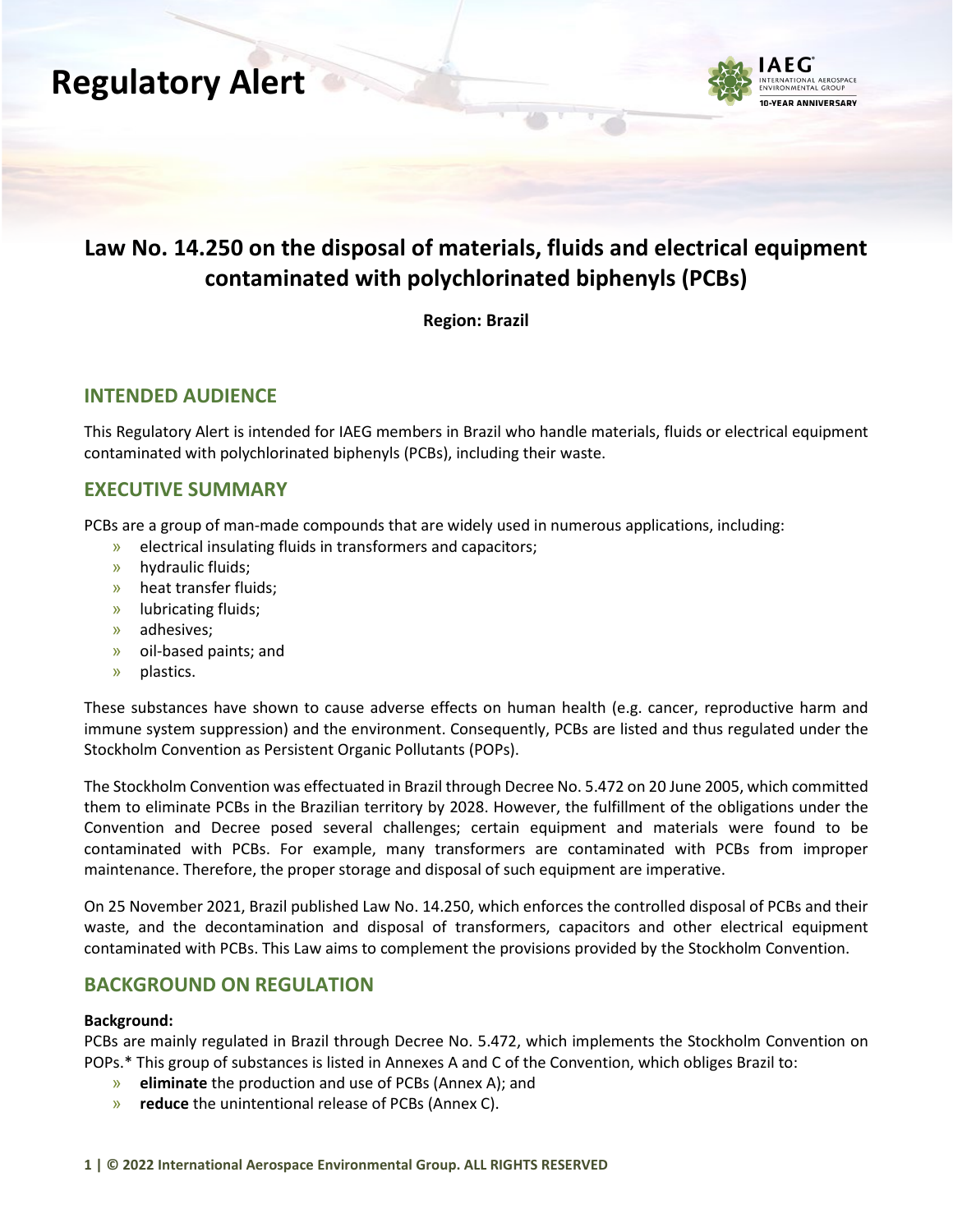# **Regulatory Alert**



Specific measures are outlined in Part II (Annex A) and Part V (Annex C) under the Stockholm Convention (see 'Regulatory Obligations' section).

In order to ensure compliance with the obligations under the Convention, Brazil supplemented Decree No. 5.472 with Law No. 14.250, which further regulates equipment contaminated by PCBs.

#### **Definitions:**

- » **PCBs:** aromatic compounds formed in such a way that the hydrogen atoms of the biphenyl molecule (two benzene rings joined by a carbon-carbon single bond) can be replaced by up to ten chlorine atoms;
- » **Holder:** a legal entity that uses or has under their custody electrical equipment or materials (e.g. transformers, capacitors and absorbent material) contaminated by PCBs;
- » **Environmentally adequate final destination:** disposal of PCBs and their waste through decontamination processes that are licensed by the competent environmental body (Ministry of Environment);
- » **Decontamination:** treatments that guarantee a PCB content lower than the permitted levels (see 'Applicability' section); and
- » **Sealed electrical equipment:** electrical equipment that do not have devices to allow insulating oil contained in them to be drained, replaced by another type of oil or compensation of the oil level.

*\* Please refer to the Stockholm Convention 2019 Amendment Regulatory Alert for further information.*

#### **APPLICABILITY**

Law No. 14.250 applies to any holder of equipment or materials (including their waste) contaminated by PCBs with the following PCB content:

- » equal to or greater than **0.005% by weight**;
- » equal to or greater than **50 mg/kg**; or
- » greater than **100 μg of total PCBs per dm² of surface** for impermeable materials.

Companies that carry out auctions of electric equipment that are contaminated with PCBs are also subject to certain obligations under this Law (see 'Regulatory Obligations' section).

#### **RELEVANT DATES**

- » Published (Decree No. 5.472): 20 June 2005
- » In force (Decree No. 5.472): 20 June 2005
- » Published (Law No. 14.250): 25 November 2021
- » In force (Law No. 14.250): 25 November 2021
- » **Deadline for submission of PCBs inventory:** 25 November 2024
- » **Deadline for elimination of PCBs:** 2028

#### **REGULATORY OBLIGATIONS**

Holders of electrical equipment or materials (contaminated by PCBs) have certain obligations under Law No. 14.250, which include:

» providing an inventory of PCBs to the competent environmental agency (Ministry of Environment) **by 25 November 2024** with all materials, oils and electrical equipment (contaminated with PCBs) in operation and stored, including any waste, with its PCB content;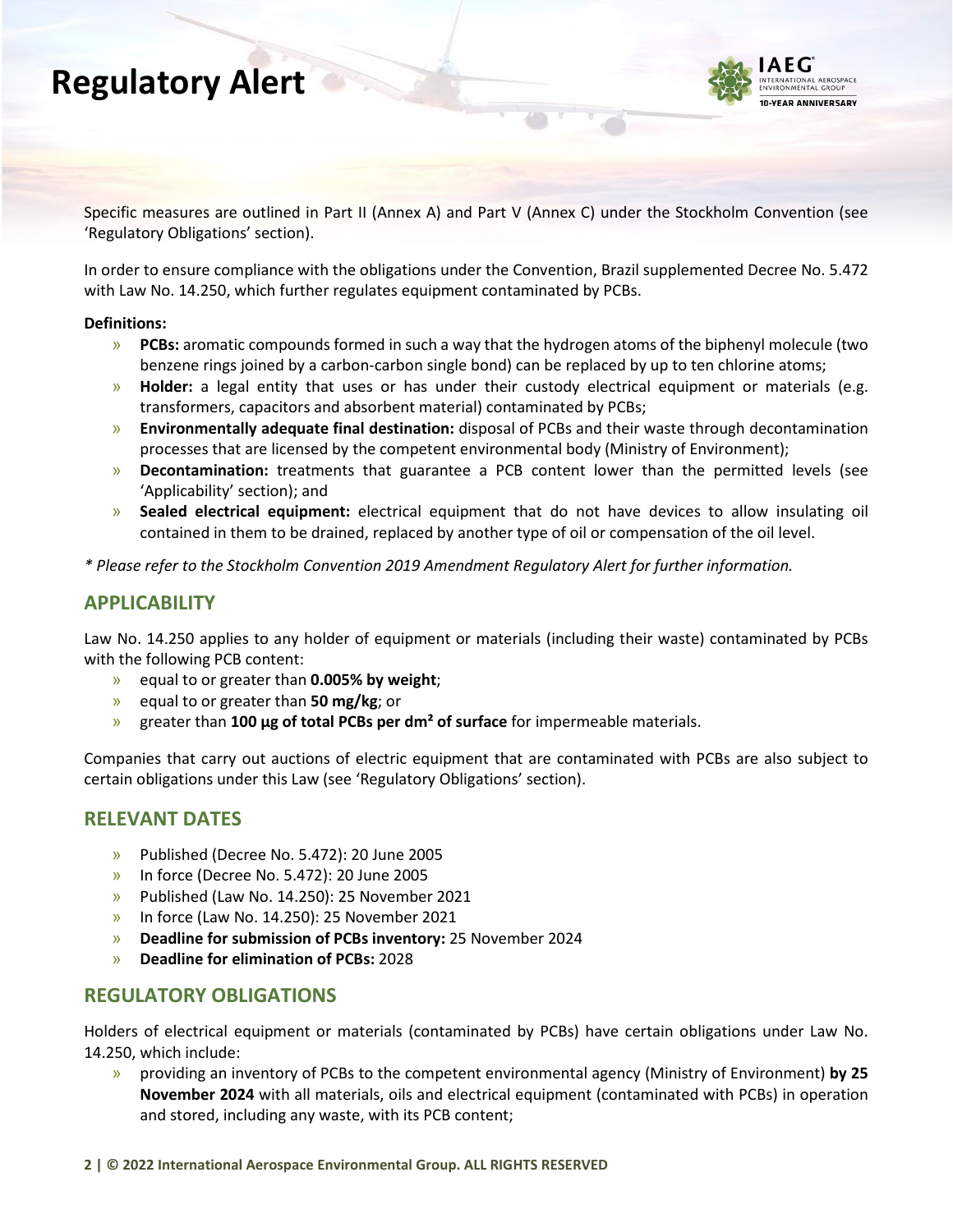# **Regulatory Alert**



- » submitting the PCBs inventory to the competent environmental agency every two years;
- » registering in the Federal Technical Register of Potentially Polluting Activities or Environmental Resources Users;
- » processing environmentally adequate final destination of equipment or materials (contaminated by PCBs) within **three years after their decontamination and by 2028**;
- » circulating equipment or materials (contaminated by PCBs) only if for preparing an inventory, storage in other units of the same holder and its contractors, or final disposal;
- » selling transformers and capacitors (contaminated by PCBs) only if they have a report which proves the insulating oil contained in the equipment has a PCB content lower than the permitted levels (see 'Applicability' section);
- » regenerating the dielectric properties of insulating oils following decontamination by companies licensed by the competent environmental agency.

In addition to the aforementioned obligations, companies that carry out auctions of electric equipment contaminated with PCBs must keep invoices for any purchases or sales of the equipment.

### **RISKS TO AEROSPACE AND DEFENSE**

Penalties for non-compliance for this Law include fines and/or imprisonment (determined in accordance with Law No. 9.605 of 12 February 1998). Companies in Brazil should determine if they have equipment that could potentially contain PCBs. They should then determine if the regulated threshold quantities are exceeded. If companies still have very old equipment that is being used at their facilities, the potential exists for PCBS to be contained within the fluid of the equipment. Therefore, it is important to conduct sampling and analysis as necessary or use product knowledge to prepare an accurate inventory.

#### **USEFUL LINKS**

*[Law No. 14.250 of 21 November 2021](http://www.planalto.gov.br/ccivil_03/_ato2019-2022/2021/Lei/L14250.htm)*

*[Decree No. 5.472 of 20 June 2005 \(Brazil's enactment of the Stockholm Convention on Persistent Organic](https://www.planalto.gov.br/ccivil_03/_Ato2004-2006/2005/Decreto/D5472.htm)  [Pollutants\)](https://www.planalto.gov.br/ccivil_03/_Ato2004-2006/2005/Decreto/D5472.htm)*

*Alert 15 - [Stockholm Convention 2019 Amendment](https://www.iaeg.com/elements/pdf/Alert15-Reg_Alert_Stockholm_Convention_Amendment_Final_Rev1.pdf)*

*[Law No. 9.605 of 12 February 1998 \(criminal and administrative sanctions resulting from conduct and activities](https://www.planalto.gov.br/ccivil_03/LEIS/L9605.htm)  [that are harmful to the environment, and other provisions\)](https://www.planalto.gov.br/ccivil_03/LEIS/L9605.htm)*

### **DISCLAIMER**

THIS DOCUMENT IS PROVIDED BY INTERNATIONAL AEROSPACE ENVIRONMENTAL GROUP, INC. ("IAEG") FOR INFORMATIONAL PURPOSES ONLY.  ANY INACCURACY OR OMISSION IS NOT THE RESPONSIBILITY OF IAEG.  DETERMINATION OF WHETHER AND/OR HOW TO USE ALL OR ANY PORTION OF THIS DOCUMENT IS TO BE MADE IN YOUR SOLE AND ABSOLUTE DISCRETION.  PRIOR TO USING THIS DOCUMENT OR ITS CONTENTS, YOU SHOULD REVIEW IT WITH YOUR OWN LEGAL COUNSEL.  NO PART OF THIS DOCUMENT CONSTITUTES LEGAL ADVICE.  USE OF THIS DOCUMENT IS VOLUNTARY.  IAEG DOES NOT MAKE ANY REPRESENTATIONS OR WARRANTIES WITH RESPECT TO THIS DOCUMENT OR ITS CONTENTS. IAEG HEREBY DISCLAIMS ALL WARRANTIES OF ANY NATURE, EXPRESS, IMPLIED OR OTHERWISE, OR ARISING FROM TRADE OR CUSTOM, INCLUDING, WITHOUT LIMITATION, ANY IMPLIED WARRANTIES OF MERCHANTABILITY, NONINFRINGEMENT, QUALITY, TITLE, FITNESS FOR A PARTICULAR PURPOSE, COMPLETENESS OR ACCURACY. TO THE FULLEST EXTENT PERMITTED BY APPLICABLE LAWS, IAEG SHALL NOT BE LIABLE FOR ANY LOSSES, EXPENSES OR DAMAGES OF ANY NATURE, INCLUDING, WITHOUT LIMITATION, SPECIAL, INCIDENTAL, PUNITIVE, DIRECT, INDIRECT OR CONSEQUENTIAL DAMAGES OR LOST INCOME OR PROFITS, RESULTING FROM OR ARISING